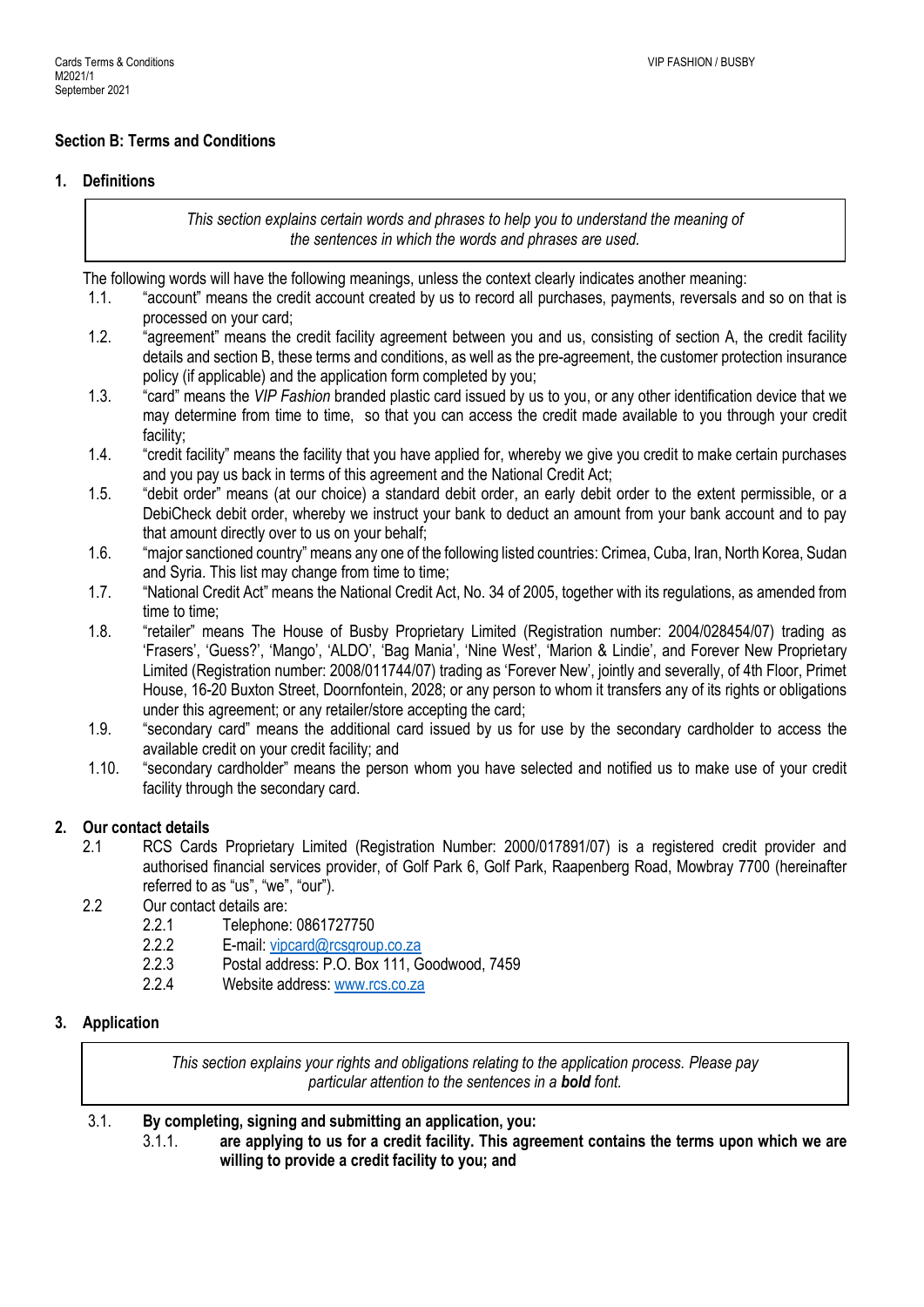- 3.1.2. **confirm that you have read and understand these terms and conditions, the meaning and consequences of this agreement; and**
- 3.1.3. **confirm that you are the person whose details you have given to us as the applicant in the application form.**
- 3.2. All information that you provide us with must be truthful, complete and correct. You must immediately notify us if any of your information changes. If your application is not complete or if you don't provide us with any required documentation, we may contact you to obtain the required information or documentation; or we may approve or reject your application.
- 3.3. **At the time of applying to us for credit or, if your application is successful, at any time during the existence of this agreement, you must immediately let us know if:**
	- 3.3.1. **you have a direct or indirect link(s) to a major sanctioned country (for example, you currently reside in Cuba or you conduct business in Iran); or**
	- 3.3.2. **you are or become a citizen, resident or national of the United States of America; or**
	- 3.3.3. **you relocate to any place outside of the Republic of South Africa.**
- 3.4. **Should any of the events in clause 3.3.1 to 3.3.3 apply to you (whether you let us know or if we find out independently), we have the right to not enter into this agreement with you, or if your application was already approved at the time that we come to learn of such events, we have the right to immediately terminate this agreement on notice to you.**
- 3.5. Should the major sanctioned country list be updated by us, your obligations in terms of clause 3.3.1 above and our rights in terms of clause 3.4 will apply to such updated list.
- 3.6. Your application for credit (or a credit limit increase) is subject to our credit approval criteria and to the conditions for granting credit as set out in the National Credit Act. However, we are not obliged to accept your application.
- 3.7. **You consent to us obtaining any information or documentation directly from your employer, bank, credit bureau or any other source for the purposes of assessing your application or any credit limit increase.**
- 3.8. If your application is successful, we will provide you with a pre-agreement, as well as the terms and conditions. The pre-agreement will set out the amount of credit that you qualify for, your interest rate and it will show you how much interest and fees you will pay over a 12-month period if you use the full available credit.
- 3.9. If your application is approved, we may monitor your account in order to comply with our obligations in terms of financial intelligence and securities laws, as well as international sanctions regulations. We may also monitor and record all telephone calls and other interactions with you.

# **4. Your card**

*This section explains how to use your card and what to do if you lose your card or if someone used your card without your knowledge. Please pay particular attention to the sentences in a bold font.*

- 4.1. When you receive your card (or, if applicable, the secondary card), you (or, in the case of the secondary card, the secondary cardholder) must immediately sign it with a black ballpoint pen. Should you not collect your card from a retailer within 180 days of approval, your card will no longer be valid and you will have to apply again; in which event, we cannot guarantee that you will be extended credit again or that you will receive the same credit limit again.
- 4.2. Unless we tell you otherwise, you can use your card to buy goods and/or obtain services from the retailer on credit. However, every time you do so, you must present your card to the retailer at the time of purchase and you must sign a sales voucher acknowledging the purchase. For online transactions, you present your card to the retailer when you give your card details online and you acknowledge the purchase when you follow the check-out procedures of the applicable website.
- 4.3. When you make a purchase, you may select any of our available repayment plans, however, in some instances a minimum spend may apply. You must select a repayment plan before the transaction is processed. If you fail to do so, we will select a plan for you. You cannot change the repayment plan for a particular transaction after the transaction has been processed. You also cannot select more than one repayment plan to apply to a single transaction. We may change the features or cancel any repayment plan at any time on notice to you.
- 4.4. We may from time to time notify you of a product or service that we believe adds value to you or your credit facility. This product or service may be offered by us or by a third party. If you take up such a value-add product or service, we will periodically debit your account accordingly without you having to present your card.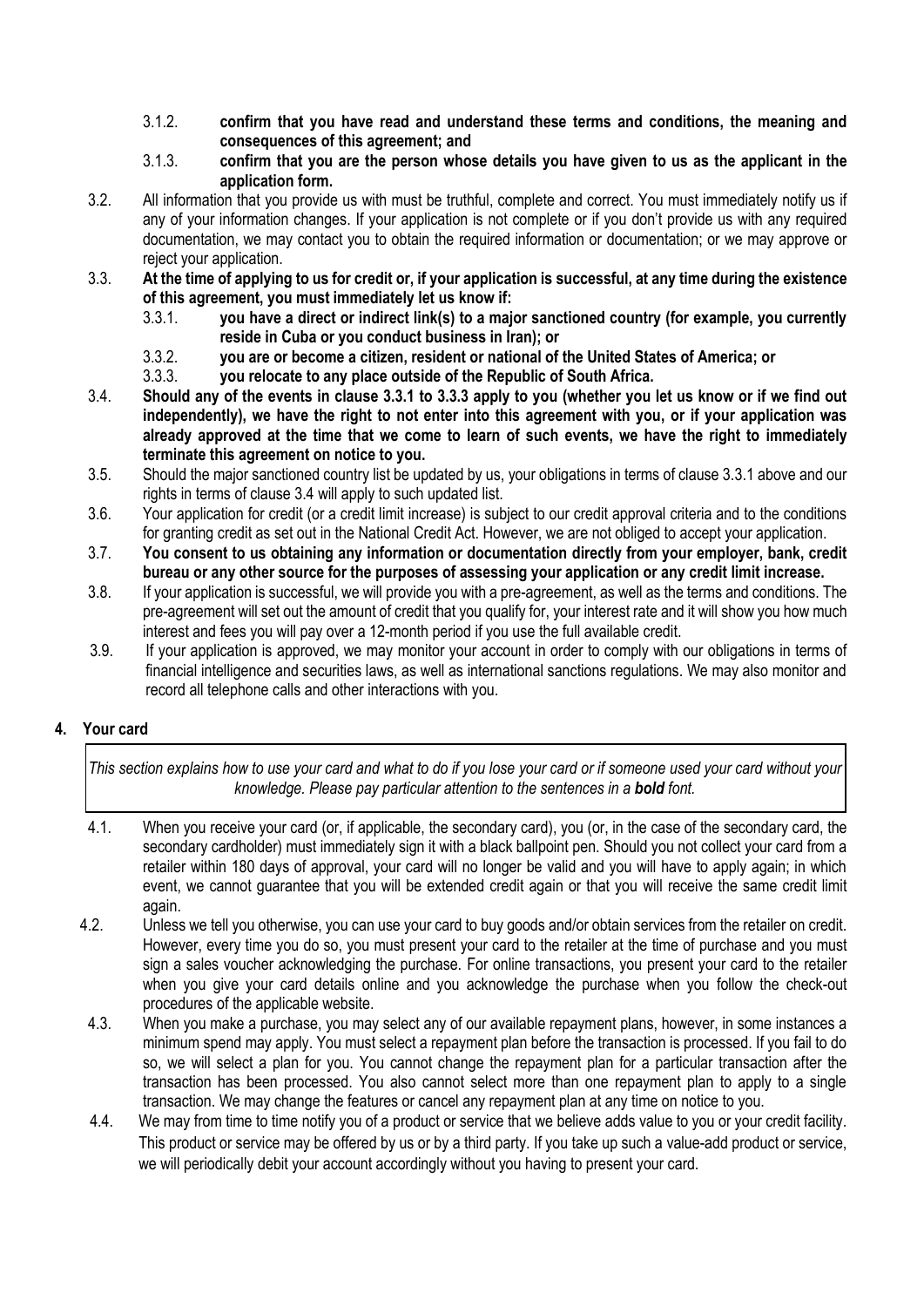- 4.5. **We will debit your account in the amount of all purchases made using your card, unless you can prove that someone has fraudulently used your card or that the retailer processing the transaction did not have the authority to debit your account with the amounts concerned. If so, you will not be held liable for such fraudulent or unauthorised use, unless you failed to immediately tell us that you lost your card or it was stolen.**
- 4.6. You are the only person that can use your card. You cannot transfer your card or authorise or enable someone else to use it. If you apply for a secondary card, only the secondary cardholder can use that card.
- 4.7. You are responsible for the safekeeping and proper use of your card. If you lose your card or if it is stolen, you must immediately call us so that we can disable the card. **You will not be held liable for purchases made on your account after you reported your card stolen or lost, unless we are entitled to hold you liable in terms of the National Credit Act or if you were negligent in safeguarding your card or if you didn't let us know without unnecessary delay that your card was stolen or lost**.
- 4.8. We may charge you a nominal fee for a secondary card or any replacement card issued to you, which fee will be charged to your account.
- 4.9. Your card will always remain our property, even though you have possession of it. We can, at any time, withdraw, block, replace or demand the return of the card. If we do so, you still owe us the balance outstanding, if any, on your account.
- 4.10. If you apply for a secondary card:
	- 4.10.1. unless otherwise stated, the terms of this agreement will apply equally to the secondary card;
	- 4.10.2. a secondary card will entitle a secondary cardholder to access the available credit on your credit facility and make purchases on your account, without your signature being required at the time of purchase;
	- 4.10.3. it is your responsibility to ensure that the secondary cardholder complies with the applicable terms and conditions of this agreement;
	- 4.10.4. **if you nominate a secondary cardholder that at the time your application for a secondary card is younger than 18 years old: 1) you acknowledge that by issuing a secondary card to him/her, we are not entering into a credit agreement with him/her; 2) you confirm that he/she is at least 16 years old at the time of application; 3) you confirm that you are his/her parent or legal guardian; and 4) you consent to the use of the secondary card by him/her**. **We reserve the right to cancel any secondary card if it transpires that any of the above statements are false**;
	- 4.10.5. where the secondary cardholder makes a purchase using the secondary card, the purchase amount will be debited to your account. You are therefore responsible for payment of any purchases made on the secondary card. You are also responsible for any interest, fees or charges that we may raise on your account as a result of any purchases made on the secondary card.
	- 4.10.6. **if you wish to change the secondary cardholder or cancel your secondary card, you may do so by contacting us. After receiving confirmation of such a change or cancellation, as the case may be, you must immediately destroy the old secondary card. Failure to do so will result in you being liable for any purchases made on the old secondary card after such change or cancellation**;
	- 4.10.7. The secondary card will not entitle you or the secondary cardholder to additional credit. The credit limit on your credit facility will not increase through the issuance of a secondary card.

# **5. Credit limit and available credit**

*This section explains how the credit limit on your card works. Please pay particular attention to the sentences in a bold font.*

- 5.1. Your card may be used for purchases up to a predetermined amount. Your initial credit limit will be reflected on your pre-agreement and your credit limit will always be reflected on your statements. You may not exceed this limit.
- 5.2. **We may at any time perform an assessment of your creditworthiness and may reduce your credit limit should we deem it in your best interest.**
- 5.3. If you want to receive a temporary credit limit increase, or should we increase your credit limit temporarily, in order to allow a transaction or a series of transactions on your account, such an increase will be for a limited time only. You must repay the amount of the increase in full with your next instalment.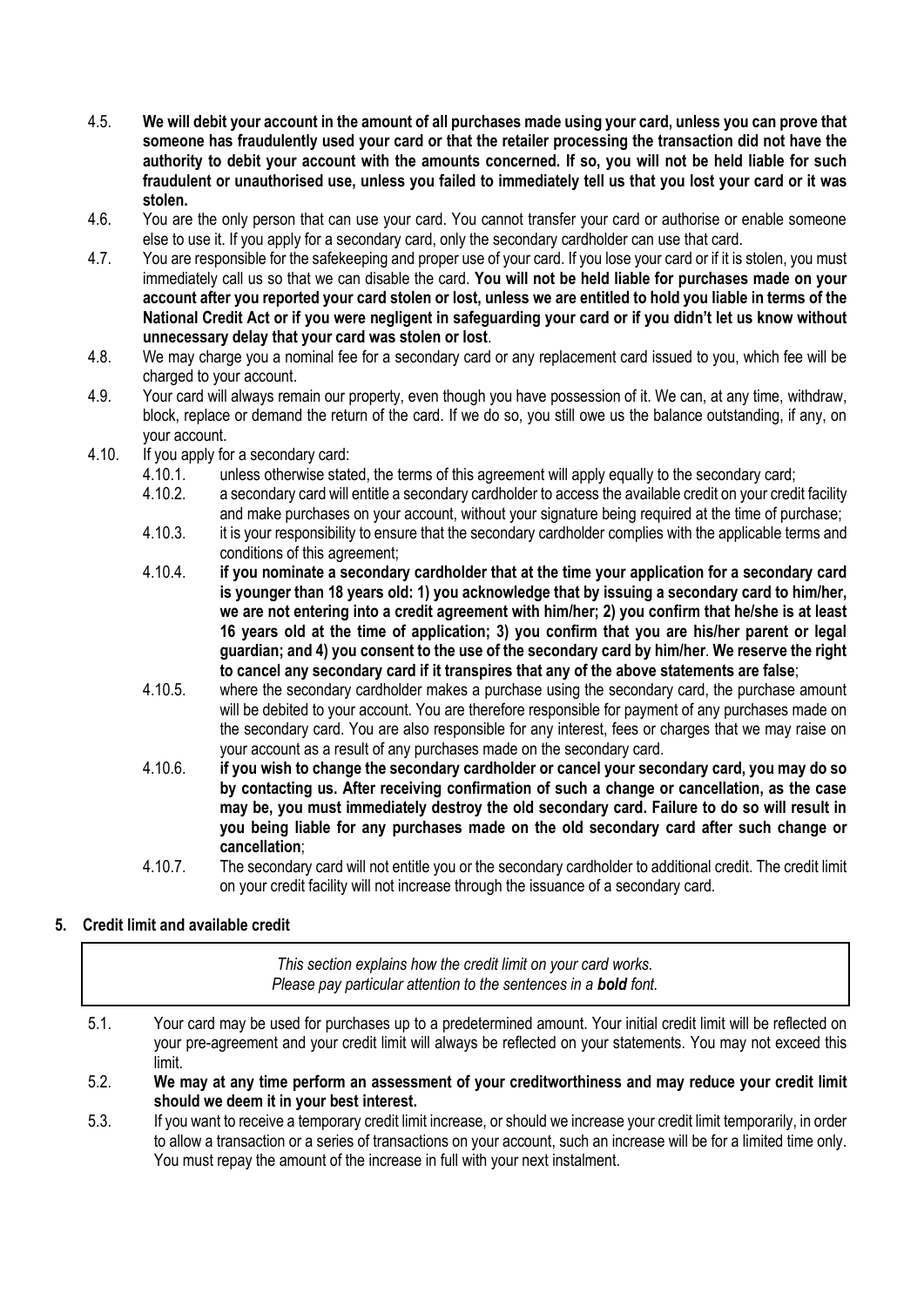- 5.4. If you want to increase your credit limit permanently, or want to receive automatic annual increases, you may contact us in writing or by telephone to request it. Any such credit limit increase will, where applicable, be subject to our scoring criteria, the provisions of the National Credit Act and this agreement. Your new credit limit will be reflected on your statements.
- 5.5. When you use your card to make a purchase, your available credit will reduce by the purchase price. Similarly, when you make a payment, your available credit will increase, however, as payments may take up to 3 days to reflect in our bank account, such credit may not always be available immediately.
- 5.6. **You may not make payments in excess of your outstanding balance or credit limit. If you do, we have the right to immediately refund the excess amount to you and we may terminate this agreement on notice to you**. **If, for whatever the reason may be, we are unable to refund the excess amount you, we will retain it until such time as we are able to refund you or the law deems that you have forfeited the amount to us. We may also terminate this agreement.**
- 5.7. You can access cash from your credit facility by making use of the cash advance option that may be available on your card and without having to swipe your card or use an automatic teller machine, subject to the following qualification criteria:
	- 5.7.1 your account with us must not be in arrears and must be older than 3 months;<br>5.7.2 we may impose a minimum and/or maximum amount that you can withdraw fro
	- we may impose a minimum and/or maximum amount that you can withdraw from time to time:
	- 5.7.3 repayment of the cash advance is only permitted on certain repayment plans; and will form part of your monthly instalment;
	- 5.7.4 you can access the cash advance option by calling us, using the self-service portal (if available) or through any other method that we make available from time to time;
	- 5.7.5 we will check if you meet the requirements for accessing this option and if so, we will let you know how much is available to you for withdrawal and the options for repayment;
	- 5.7.6 if you let us know that you want to proceed with the withdrawal, we will process the transaction on your credit facility and pay the amount selected by you in South African Rand into a bank account in your name.
- 5.8 We may change our cash advance qualification criteria from time to time. If we do so, we will let you know at the time of your request.

# **6. Retailers**

*This section explains how the credit that you obtain from us allows you to buy goods and/or services from a retailer. It also tells you what happens if you have any disputes with a retailer. Please pay particular attention to the sentences in a bold font.*

- 6.1. When you make a purchase at any retailer using your card, we will pay that retailer the amount owing by you in terms of such a transaction. You will then owe that amount, plus fees and charges as set out in this agreement, to us.
- 6.2. Any dispute that you have about the goods and/or services (such as returning defective goods) must be resolved directly with the retailer, as this agreement is separate, in law, from your purchase transactions with the retailer.
- 6.3. **If you have a dispute with a retailer, that dispute will not entitle you to–**
	- 6.3.1. **instruct us not to pay the retailer for goods purchased or services obtained by you on your card; or**
	- 6.3.2. **refuse to pay us for payments already made to the retailer, irrespective of whether such payment was made for goods and/or services to which the dispute relates, or**
	- 6.3.3. **instruct us to reverse a payment already made to the retailer.**
- 6.4. **We will not be liable to you if any retailer refuses to accept your card as payment for any goods purchased or services obtained. You cannot claim anything from us or institute any counterclaim against us or apply set-off against us on this or any other basis.**
- 6.5. Any refund by a retailer to you must be paid to us so that we can credit your account.
- 6.6. When we receive a credit voucher issued by a retailer for goods purchased or services obtained by you with your card, we will credit your account with the amount of the credit voucher.
- 6.7. **If you receive a refund directly from a retailer for any goods purchased or services obtained from such retailer on your account, you will remain liable for any fees and costs that we are entitled to charge or have charged to your account in terms of this agreement.**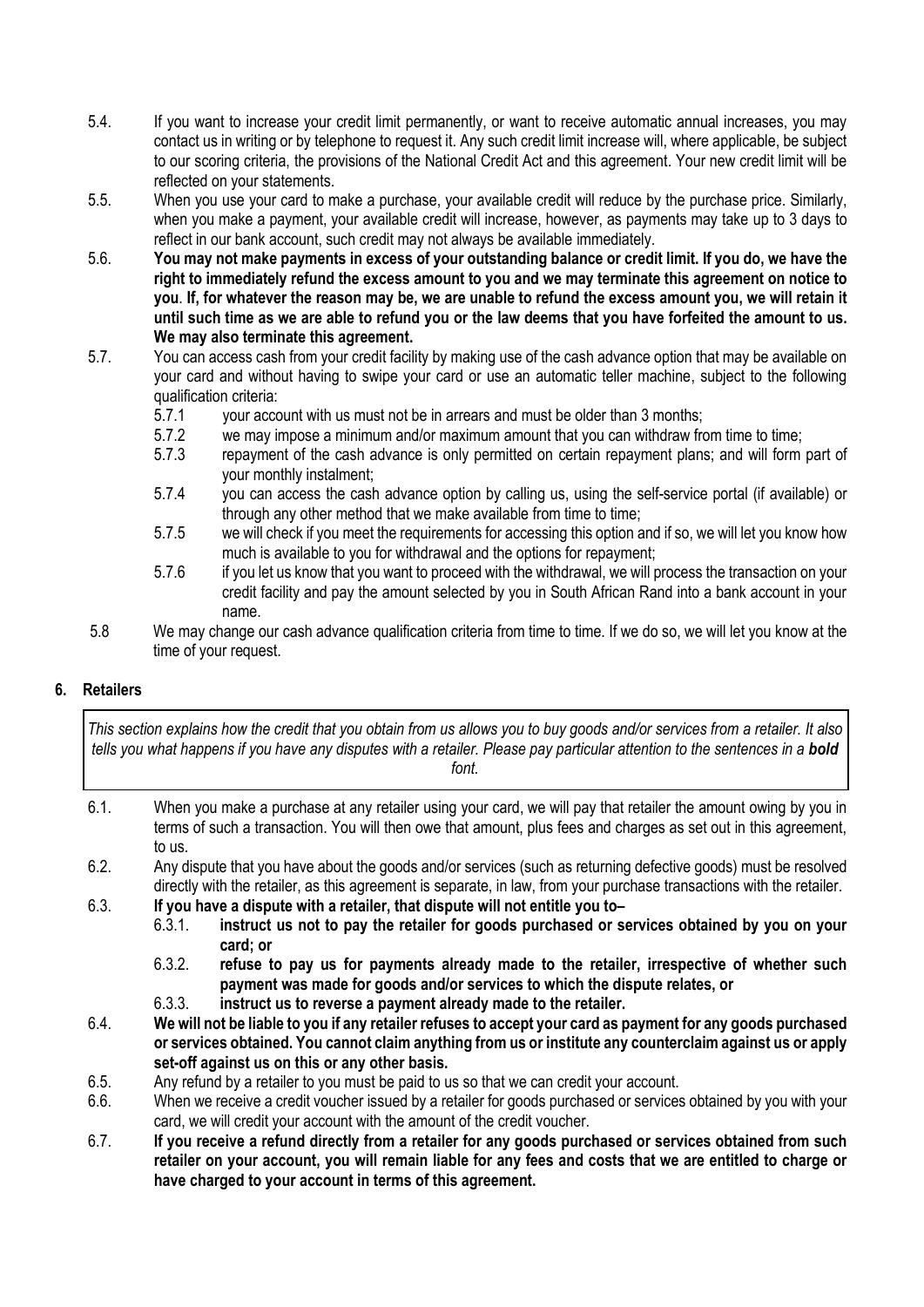## **7. Insurance**

*This section provides some information about the insurance cover on your account. Please read the customer protection insurance policy for full information about the policy offered by us and pay particular attention to the sentences in a bold font.*

- 7.1 **For your protection your credit facility must include customer protection insurance. The customer protection insurance product offered by us is underwritten by the insurance company, Guardrisk Insurance Company Limited for accounts opened before 1 October 2020 and by Guardrisk Life Limited for accounts opened on or after 1 October 2020; and covers the following:**
	- **7.1.1 death cover or permanent disability (which covers your full outstanding balance); or**
	- **7.1.2 temporary disability (which covers up to a maximum of 12 months' instalments); or**
	- **7.1.3 loss of income (which covers up to a maximum of 12 months' instalments).**
- 7.2 **Once your claim has been paid in full, no further benefit will become payable. If your temporary disability or the loss of your income continues after your cover has been paid in full, there will be no further payment and you will remain liability for your outstanding obligation.**
- 7.3 Full details and terms of this customer protection insurance product are set out in the application form, read together with the customer protection insurance policy.
- 7.4 **You have the right to waive the customer protection insurance product offered by us and to substitute it with a policy of your own choice, which covers the same benefits and which policy must then be ceded to us with certain written directions as stated in the National Credit Act.**
- 7.5 **Your insurance premiums will be billed to your account and collected as part of your instalment. You will only have insurance cover if your account is not in arrears.**

## **8. Interest & fees**

*This section explains how interest and fees are calculated and charged on your account. Please pay particular attention to the sentences in a bold font.*

- 8.1. Based on the provisions of the National Credit Act, we will calculate the amount of any interest, fees and other costs that will be charged to your account. These amounts will be shown on your statement.
- 8.2. **The rate of interest that we charge to your account will be reflected on your pre-agreement, but will never be more than the maximum annual interest rate permitted by the National Credit Act from time to time. The interest rate is linked to the repo rate so that any changes made by the South African Reserve Bank to the repo rate will result in an adjustment to the interest rate charged on your account. You will be informed of any changes to the interest rate within 30 days after such change.**
- 8.3. In the event of a change in the interest rate, the interest calculation on the budget repayment plan will remain the same for the remainder of the repayment period, but the interest calculation on your revolving repayment plan and any new budget repayment plan will be charged at the new rate.
- 8.4. Interest will be calculated on a daily basis and added to your principal debt (in other words, compounded) on a monthly basis.
- 8.5. If you are in arrears, additional interest will be charged on overdue amounts at the same rate as the interest rate applicable in terms of this agreement. If you are paying by debit order, this arrear interest will be collected with your next debit order.
- 8.6. If you select an interest-free repayment plan, we will not charge you interest on that purchase if your account is not in arrears. If your account is in arrears, we will convert that purchase to an interest-bearing repayment plan for the remainder of the plan term.
- 8.7. If you access the credit on your card and pay the full amount on or before the due date reflected on your next statement, we may decide not to charge any interest in respect of that credit transaction. If we decide to do so, this will not mean that we may never again charge interest to you.
- 8.8. **We may periodically charge a service fee, which is a fee that you pay to us for the administration of your credit facility. This will apply for as long as your account is open. The amount and frequency of the service fee will be set out in your pre-agreement, however, we may change this amount on notice to you.**
- 8.9. **We may charge a once-off initiation fee, which is a fee that you pay to us for initiating your account. The amount will be set out in the pre-agreement. You may choose to pay the whole initiation fee with your**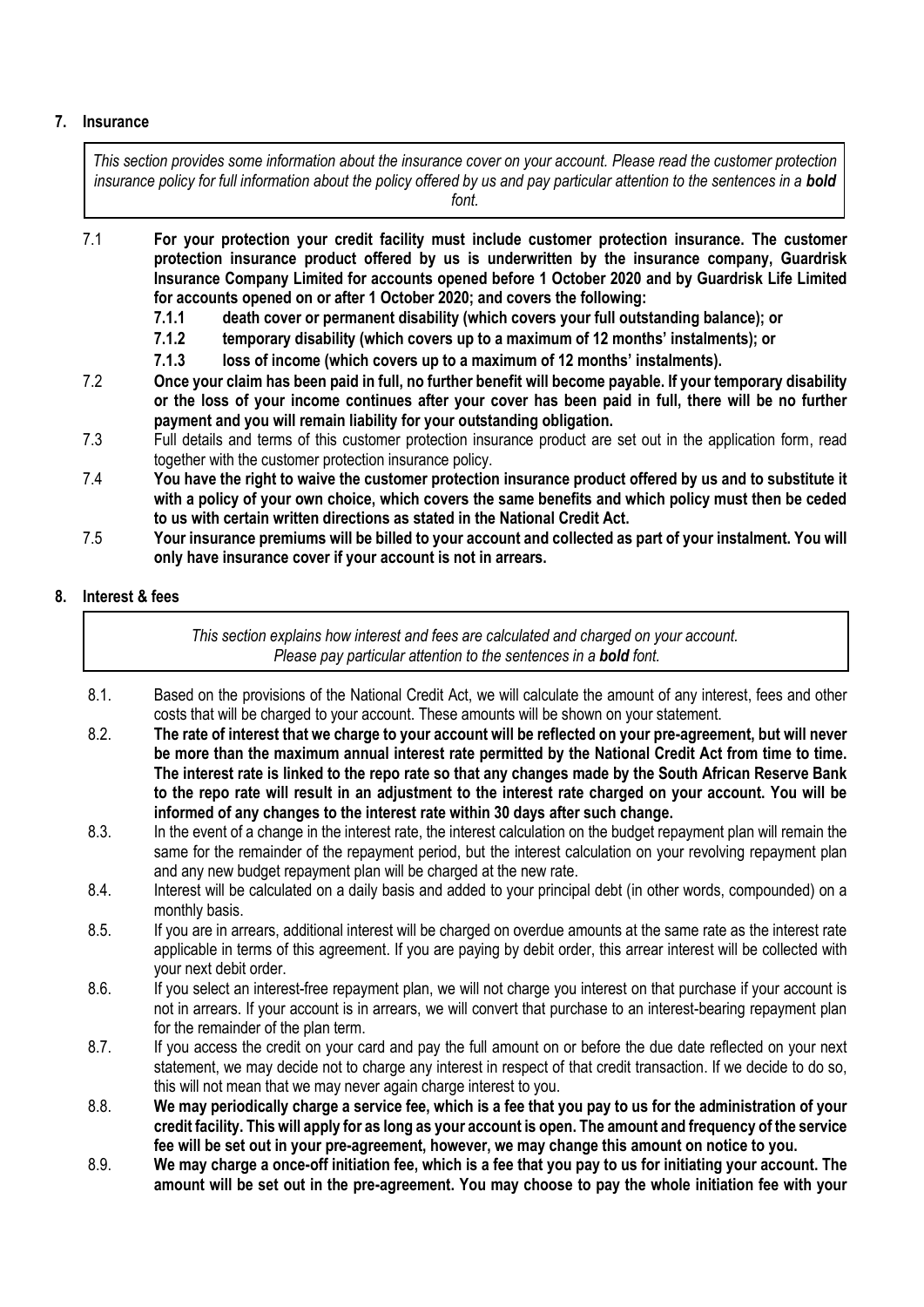**first account payment. If you choose this option, you must let us know on your application form, otherwise we will add this fee to your account as part of the principal debt so that you may pay it off in instalments.** 

#### **9. Statement**

*This section sets out important information about the statements that you will receive from us. Please pay particular attention to the sentences in a bold font.*

- 9.1. We will periodically send you an electronic statement of account, which will show:
	- 9.1.1. all of the transactions on your account;
		- 9.1.2. the interest and other fees debited to your account;
	- 9.1.3. payments received by us and the balance outstanding;
	- 9.1.4. how much you are in arrears by, if any;
	- 9.1.5. the minimum amount payable; and
	- 9.1.6. the due date for payment of your instalment.
- 9.2. **It is your responsibility to check your statement. Unless you let us know within 30 days of the date of your statement that you dispute your liability for any debit appearing on your statement, you will be liable for the amount reflected on your statement. Similarly, you must let us know if any payment made or credit received by you does not appear on your statement.**
- 9.3. **If we receive late notification of a transaction on your account, such transaction will be reflected on your account as and when we are notified even though you may have transacted with the retailer at an earlier time.**
- 9.4. We may engage with you regarding a change in the frequency of statements, however, no more than 3 months shall pass between delivery of successive statements of account. If there has been no activity on your account in a particular statement month, we may elect to not send you any statement for that statement month.
- 9.5. We will send your statements via e-mail. Alternatively, we may send your statements via SMS or MMS, using the cellphone number that you gave us in your application form.
- 9.6. **If you don't receive a statement from us, it doesn't mean that you don't have pay us. You may obtain your account information from us telephonically or through the self-service portal.**

## **10. Payment & settlement**

*This section explains how you must pay us and what happens if you want to pay your account in full. Please pay particular attention to the sentences in a bold font.*

- 10.1. **You must pay at least the minimum amount due as indicated on your statement by the due date, which amount is made up of:**
	- 10.1.1. **the instalment on the revolving plan;**
	- 10.1.2. **the sum of the fixed repayments on the budget plan(s);**
	- 10.1.3. **any arrears; and**
	- 10.1.4. **fees and charges.**
- 10.2. We will deem all payments made by you to be made paid on the date that we receive such payment and, according to the law, payments shall be allocated in the following order:
	- 10.2.1. payment of due or unpaid interest, and thereafter
	- 10.2.2. payment of due or unpaid fees and charges (including any insurance), and finally
	- 10.2.3. payment of the principal debt, it being agreed that your oldest debt will be paid first and according to the hierarchy of your revolving credit balance and thereafter according to the sequence of any further budget plan (if any) as entered into.
- 10.3. You can pay your account through any of our approved payment methods from time to time, such as at selected stores, by debit order, on our website (where available) or by electronic funds transfer into our bank account. The method that you choose will be at your risk.
- 10.4. **If you make a payment through electronic fund transfer, you must use your account number as a payment reference. If you don't oruse the incorrect reference, your payment may not be allocated to**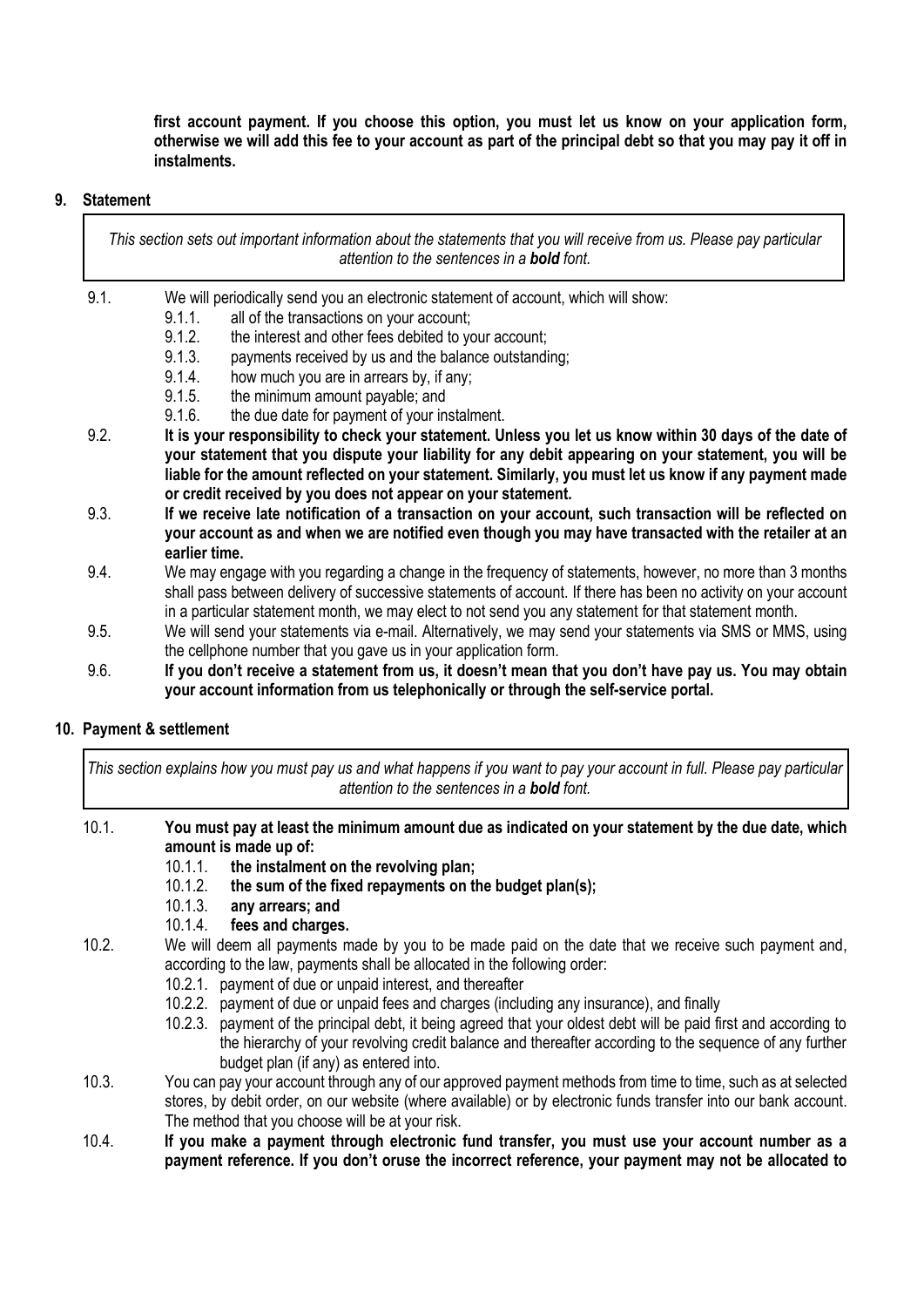**your account. It is your responsibility to check your statements and to let us know if any payment is not reflecting on your account.**

- 10.5. **You may pay more than your minimum amount due, however, making such a payment will reduce your outstanding balance and not entitle you to skip a payment.**
- 10.6. **If you wish to pay your account in full, you must first contact us to obtain a settlement amount. Settling your account does not automatically mean that your account will be closed. If you want to close your account, you must contact us and instruct us to do so.**
- 10.7. **You must immediately let us know if during the term of this agreement:**
	- 10.7.1. **you or someone else applies for your sequestration;**
		- 10.7.2. **you apply to be placed under financial administration;**
		- 10.7.3. **you are placed under curatorship (i.e. the court appoints someone to manage your financial affairs); or**
	- 10.7.4. **you apply for debt review.**

#### **11. Debit Orders**

*This section applies if you elect to pay us via debit order. Please pay particular attention to the sentences in a bold font.*

- 11.1. If you wish to pay us by debit order, you have inform us hereof in the application form. You may also call us to elect to pay through a debit order.
- 11.2. **You authorise us (and mandate your bank) to deduct from your bank account your monthly payments, as well as any other amount that may be due from time to time by you to us in terms of this agreement. If your account is in arrears, you authorise us (and mandate your bank) to also deduct such arrear amount, through an additional once-off debit order.**
- 11.3. **The amount deducted will vary every month depending, but will never exceed what is due and payable.**
- 11.4. **We may track your account and re-present the instruction for payment as soon as sufficient funds are available. If your debit order is still unpaid by your bank, you must pay the minimum amount due as indicated on your statement directly to us by the due date in order to keep your account from going into arrears.**
- 11.5. If your debit order authorisation lapses for any reason determined by your bank, you must contact us to provide us with a new debit order authorisation if you want to continue paying by means of a debit order.
- 11.6. **If your payment day falls on a Saturday, Sunday or recognised South African public holiday, the payment day will automatically be adjusted to the business day after your usual payment date.**
- 11.7. **If you wish to cancel your debit order, you must advise us hereof by calling us and giving us at least 30 days' notice. Cancelling your debit order does not simultaneously cancel this agreement. If you cancel your debit order, you are not entitled to any refund for any deductions made when the mandate was active if such amounts were lawfully owed to us.**
- 11.8. **This debit order authority and mandate may be ceded or assigned to a third party if the agreement is also transferred to the third party.**
- 11.9. **Your debit order agreement reference number is your account number.**

## **12. Arrear accounts & debt enforcement**

|       | This section explains what happens if your account goes into arrears.<br>Please pay particular attention to the sentences in a <b>bold</b> font.                  |
|-------|-------------------------------------------------------------------------------------------------------------------------------------------------------------------|
| 12.1. | If your account goes into arrears:<br>you will be charged default administration costs and any other debt collection costs, as<br>$12.1.1$ .<br>permitted by law; |

12.1.2. **default information will be submitted to the credit bureaus, which may affect your ability to obtain further credit from us or from other credit providers;**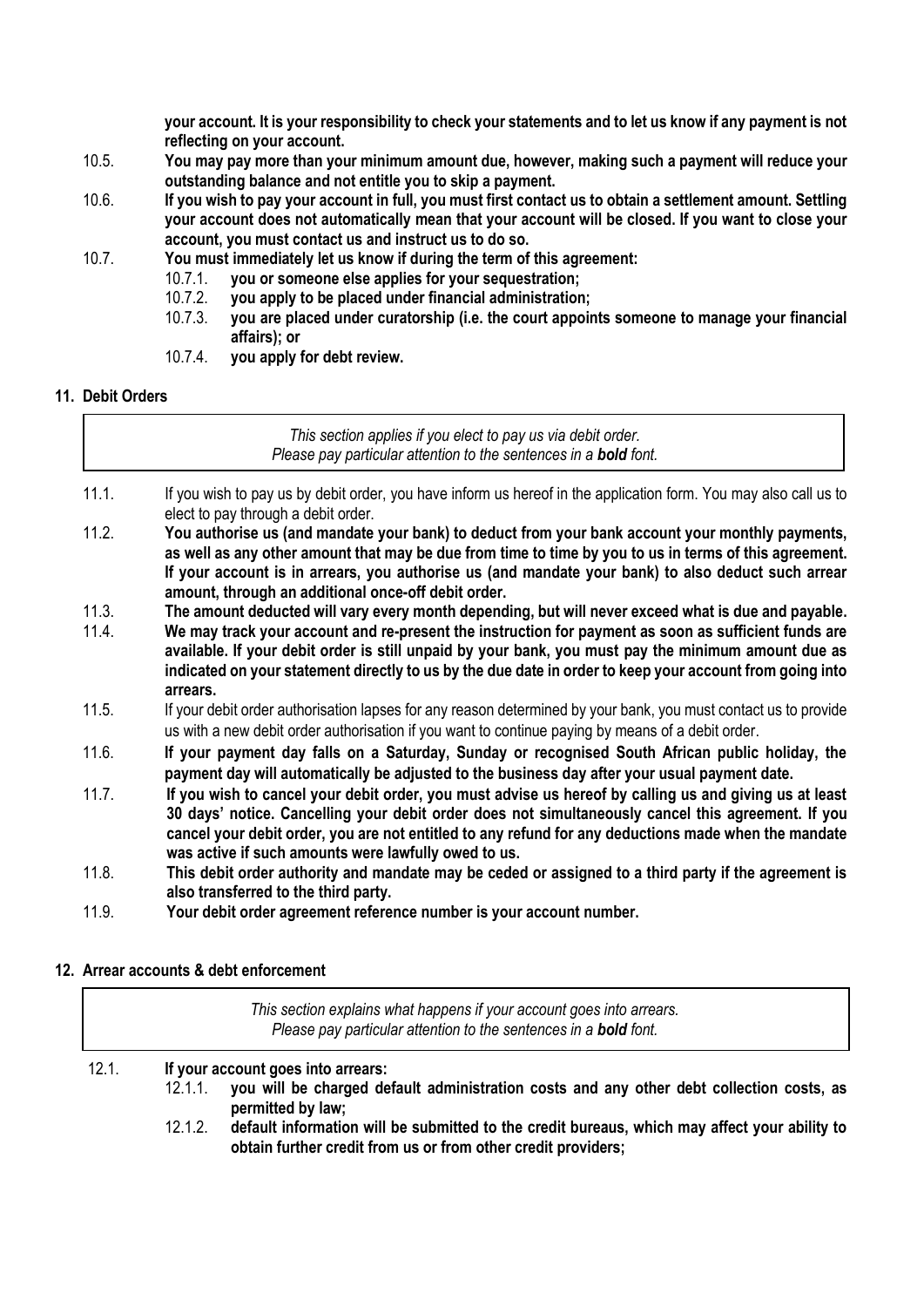- 12.1.3. **we may suspend your credit facility and give you notice before closing your account, in which event you must immediately pay your account in full;**
- 12.1.4. **your account may be handed over to debt collection agencies for the recovery of the arrear amount, the costs of which you will be responsible for.**
- 12.2. **If your account has been in arrears for a period as determined by us and during that period you failed to make any payments on your account, your account will automatically be classified as "written off" and may be closed on notice to you. If this happens, we may choose to also terminate this agreement.**
- 12.3. **If we have to institute legal action against you in court, a court may order that you have to pay the legal costs incurred by us to recover your outstanding balance.**
- 12.4. If we approach a court to take judgment against you, a certificate signed by any one of our managers (whose appointment and authority need not be proved) stating the amount that you owe us and the applicable interest rate, shall be accepted as sufficient proof of your indebtedness and shall be deemed correct unless you are able to prove otherwise.
- 12.5. **The address that you gave us when completing your application (or any address that you subsequently give us as your current address) is the address that you choose where legal documents may be served on you. If we are able to serve documents on you electronically, the e-mail address and/or cellphone number that we have on record for you will be used. If you wish to change your physical address, email address and/or cellphone number, you must give us notice hereof and any such change will take effect 7 business days after we receive such notice.**

## **13. Termination**

|       | This section explains what happens when you or we terminate the agreement.<br>Please pay particular attention to the sentences in a <b>bold</b> font.                                                                                                                                                                                                                                                                                                                                    |
|-------|------------------------------------------------------------------------------------------------------------------------------------------------------------------------------------------------------------------------------------------------------------------------------------------------------------------------------------------------------------------------------------------------------------------------------------------------------------------------------------------|
| 13.1. | If one or more of the following happens:                                                                                                                                                                                                                                                                                                                                                                                                                                                 |
|       | you don't pay any amount that is due to us on or before the due date;<br>13.1.1.                                                                                                                                                                                                                                                                                                                                                                                                         |
|       | 13.1.2.<br>you fail to comply with any term or condition of this agreement, our self-service portal terms<br>or our website terms of use;                                                                                                                                                                                                                                                                                                                                                |
|       | 13.1.3.<br>your estate is sequestrated;                                                                                                                                                                                                                                                                                                                                                                                                                                                  |
|       | 13.1.4.<br>you pass away;                                                                                                                                                                                                                                                                                                                                                                                                                                                                |
|       | 13.1.5.<br>you make any untrue, misleading or incorrect statements to us;                                                                                                                                                                                                                                                                                                                                                                                                                |
|       | 13.1.6.<br>you fail to disclose information regarding this agreement or during your application;                                                                                                                                                                                                                                                                                                                                                                                         |
|       | 13.1.7.<br>you breach any local or international laws or regulations relating to trade sanctions or<br>financial intelligence and securities;                                                                                                                                                                                                                                                                                                                                            |
|       | you do anything that may prejudice our rights;<br>13.1.8.                                                                                                                                                                                                                                                                                                                                                                                                                                |
|       | then, all amounts owing by you will become due and payable immediately and we may immediately<br>terminate this agreement, without prejudice to any other right in law that we may have against you (or<br>your estate).                                                                                                                                                                                                                                                                 |
| 13.2. | If we exercise our right to terminate this agreement in terms of any of the provisions hereof and there<br>is an outstanding balance on your account, all amounts owing by you will immediately become due and<br>payable by you (unless we make other arrangements with you).                                                                                                                                                                                                           |
| 13.3. | You may terminate this agreement at any time by contacting us and informing us hereof. We will provide<br>you with a settlement amount that you must pay us and after receipt and processing of such payment,<br>we will close your account. If you wish to reopen your account, you will need to apply again; in which<br>event, we cannot guarantee that you will be extended credit again or if your application is successful,<br>that you will receive the same credit limit again. |
| 13.4. | If you do not use your credit facility for a continuous period as determined by us, your account will be<br>closed on notice to you. If this happens, we may choose to also terminate this agreement.                                                                                                                                                                                                                                                                                    |

#### **14. Personal information**

*This section explains how we deal with your personal information. Please pay particular attention to the sentences in a bold font.*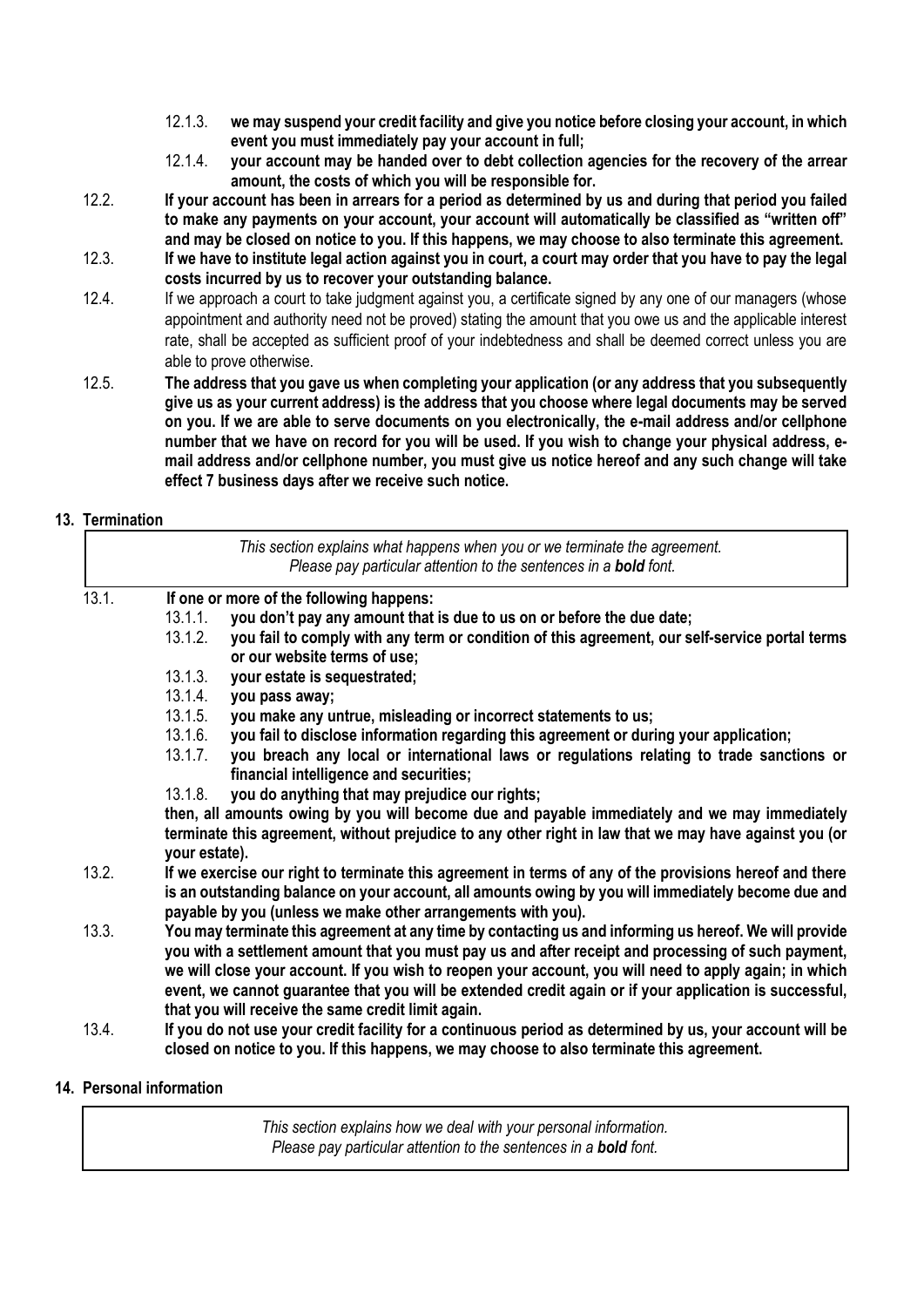- 14.1. We respect your privacy and we have a legal obligation to keep your personal information confidential. We will treat your personal information only as permitted in terms of the law (including but not limited to the Protection of Personal Information Act, No. 4 of 2013 and the National Credit Act) or in terms of a court order or, where applicable, in accordance with your consent.
- 14.2. **We may collect certain personal information about you to:**
	- 14.2.1. **carry out actions for the conclusion or performance of this agreement or to act in accordance with your instructions to us;**
	- 14.2.2. **comply with a local or international legal obligation imposed on us;**
	- 14.2.3. **monitor and analyse our business in order to develop and improve our product offerings;**
	- 14.2.4. **search or update credit bureaus or fraud prevention agencies;**
	- 14.2.5. **contact you by post, phone, e-mail, SMS or other electronic means or in any other way to tell you about other products and services which we think may interest you, unless you tell us in your application form that you would prefer not to receive such offers. You can at any time contact us by telephone to change your marketing preferences;**
	- 14.2.6. **enforce our rights against you (such as handing your account over to external debt collectors or legal practitioners to recover any debt that is outstanding by you to us); and**
	- 14.2.7. **manage relationships between our group of companies and its employees, service providers, retail partners and the like.**
- 14.3. **You consent to us sharing personal information about you to:**
	- 14.3.1. **our service providers in order to comply with our legal obligations or act in accordance with your instructions to us;**
	- 14.3.2. **any insurer or organisation that supports or enhances any of our products which you hold;**
	- any payment system participant (such as banks, banking services providers) under or **through which your account is paid;**
	- 14.3.4. **any of our retail partners in order for them to monitor and analyse their business or to comply with your instructions to us;**
	- 14.3.5. **any credit bureau or industry association involved in credit reporting or fraud prevention;**
	- 14.3.6. **third parties in order to assess any application that you make with us for credit or other financial services or to manage your credit facility (and policies, if any);**
	- 14.3.7. **any person or company working for or with us, including any company within our group of companies;**
	- 14.3.8. **any person or company with whom we interact (including any of our retail partners) in order to provide or market to you any product or service that we think you may be interested in, unless you tell us in your application form that you would prefer not to receive such marketing. You can at any time contact us by telephone to change your marketing preferences; and**
	- 14.3.9. **any person to whom we transfer any of our rights or obligation under this agreement.**
- 14.4. We will keep your personal information for as long as we need to or have to, subject to applicable law.
- 14.5. We may transfer your personal information to third parties who are located and/or run their business outside of the Republic of South Africa. In such event, we will ensure that the recipient is subject to a law, binding corporate rules or binding agreement which provides an adequate level of protection to your personal information.
- 14.6. For more information about how we process your personal information, please consult our Privacy Policy and/or our Access to Information Manual, both of which are available on our website.

## **15. Credit bureaus**

*This section explains how we interact with credit bureaus and how this affects you. Please pay particular attention to the sentences in a bold font.*

15.1. We may from time to time:

- 15.1.1. obtain or confirm any information about you from any credit bureau; or
- 15.1.2. submit to any credit or other bureau (or a third party) any information about you or about your credit application, transactions on your account or, opening and closing of your account; or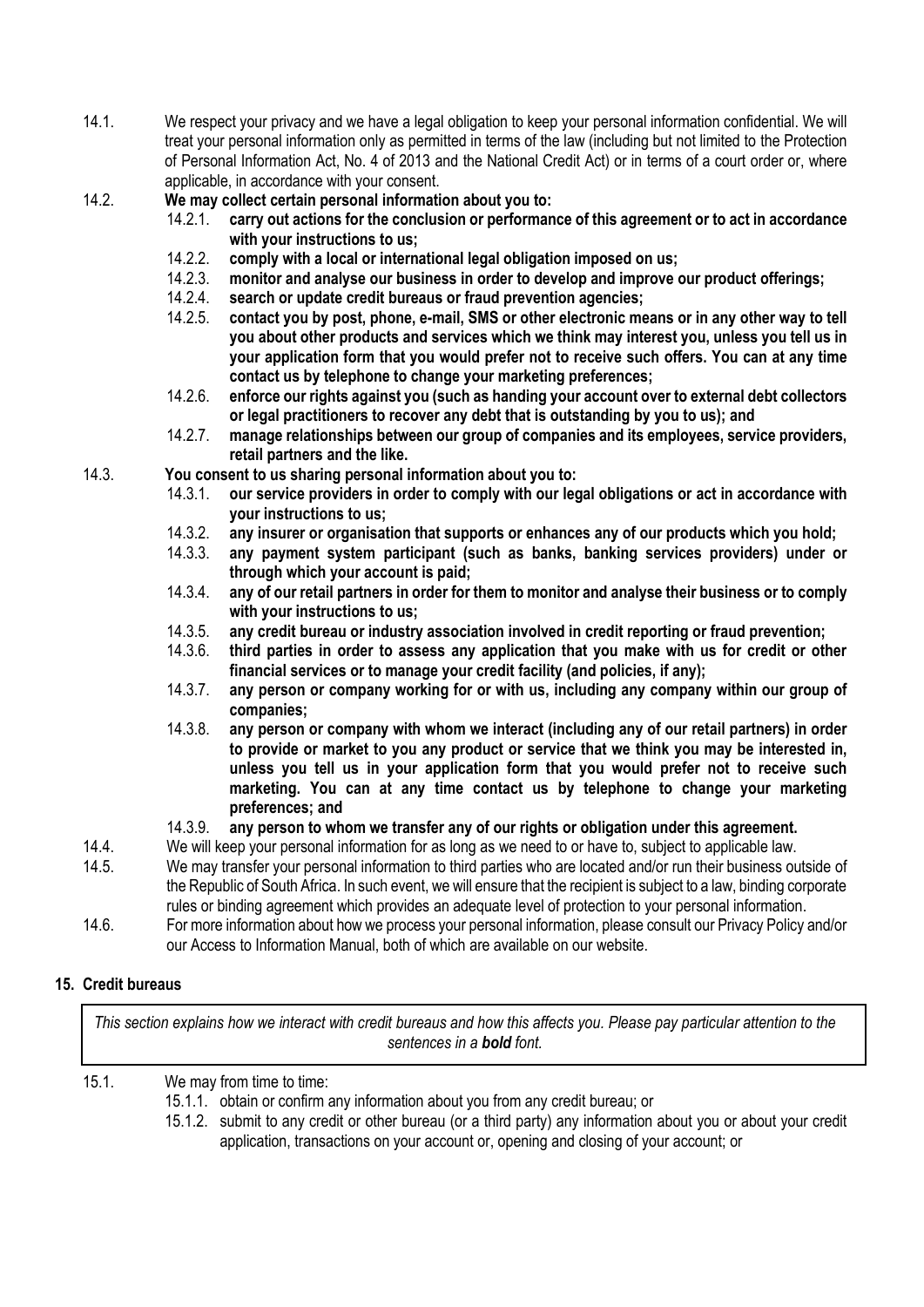- 15.1.3. seek, verify and receive information from any credit bureau or third party (with whom you have financial relations at any time) when assessing your application or your creditworthiness, and also at any time during the existence of your account;
- 15.1.4. provide, disclose and register the existence of this agreement and any personal information, and details relating thereto, to any credit bureau or third party (with whom you have financial relations at any time) sharing positive and negative information about you or your credit account, including any noncompliance with this agreement.
- 15.2. **You acknowledge and understand that a credit bureau will provide us with credit profile information and possibly a credit score reflecting your creditworthiness.**
- 15.3. The bureaus may record details of our searches about you. We will also release information to them about any account that you hold with us, including information about any payments you have missed. Information held by them may be linked to other people with whom you have a financial association. If you give us false or inaccurate information and we suspect fraud, we will inform them thereof.
- 15.4. **You have the right to challenge information reflected at the credit bureaus by contacting them, obtaining your credit record and to have inaccurate information corrected.**
- 15.5. The credit bureaus that we use include the following bureaus, who can be contacted at:
	- 15.5.1. *Transunion Credit Bureau*: Wanderers Office Park, 52 Corlett Drive; Illovo, Tel: 0861 482 482;
	- 15.5.2. *Compuscan*: Compuscan House, 3 Neutron Ave, Techno Park, Stellenbosch, Tel: 0861 514 131;
	- 15.5.3. *XDS:* 7 St Davids Office Park, St Davids Place, Parktown, Johannesburg, Tel: 0860 937 000.
- 15.6. **We cannot be held responsible for any loss that you may suffer or damage that you may incur caused by any credit bureaus or agency.**

#### **16. General**

- *This section deals with general legal terms that are important for you to be aware of. Please pay particular attention to the sentences in a bold font.* 16.1. **We may from time to time change the terms of this agreement. If we do, we will notify you hereof and upload the new terms onto our and/or the retailer's website. If you do not agree with the new terms, you must immediately let us know so that we may close your account (you will remain liable for the outstanding balance on your account). Any other changes to this agreement must either be recorded by us telephonically and thereafter confirmed by us in writing or must be agreed to in writing in order to be valid and binding. If we change the terms of this agreement, it does not mean that a new agreement will automatically come into place.** 16.2. **We may sell, cede, assign or transfer any of our rights or obligations under this agreement or arrange**
- **for any other person to carry out any of our rights or obligations under this agreement without your consent and without notice to you.**
- 16.3. **We will not be liable for any damage or loss sustained by you or a third party:**
	- **16.3.1. for anything outside of our reasonable control (for example, a failure of computer systems, power failures, industrial action, political unrest or war) if this prevents us from providing our usual service;**
	- **16.3.2. regarding either the application for credit or regarding this agreement;**
	- **16.3.3. arising out of your access or use of our website or any other electronic channels or reliance on any information contained thereon. Your use of such channels are entirely at your own risk.**
- 16.4. **If we cannot enforce any term under this agreement, it will not affect any of the other terms of this agreement. If we delay enforcement of any term, it does not mean that we will never again be able to enforce that term.**
- 16.5. The terms of this agreement is binding on you and us, except for errors (including spelling, punctuation, reference, grammar or similar defects).
- 16.6. **This agreement, and, where applicable, our self-service portal terms and conditions and website terms of use, forms the whole agreement between you and us regarding your account and shall be governed by the laws of the Republic of South Africa.**